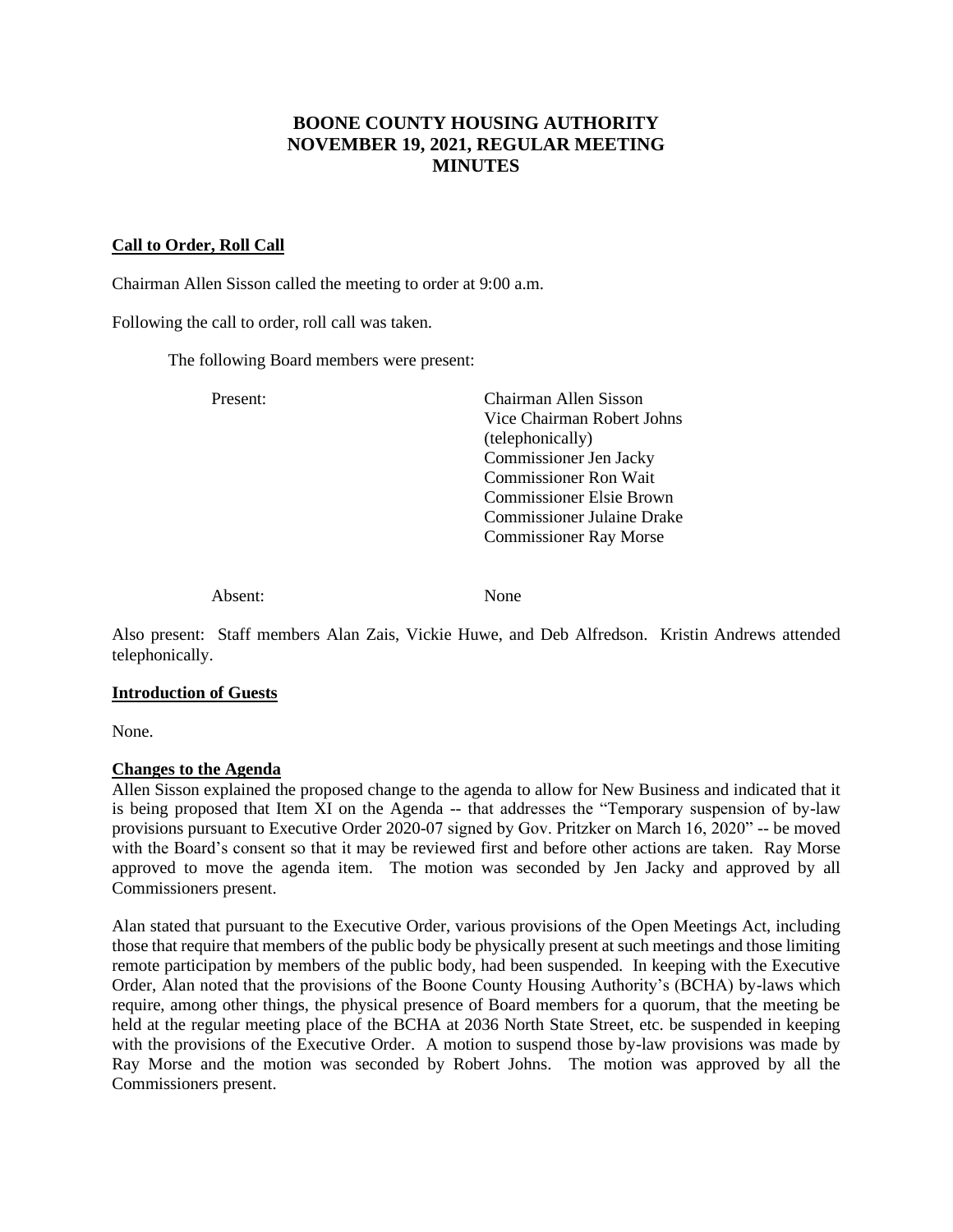# **Public Comment**

None.

### **Public Hearing of the Civil Rights Certification**

Alan said this was an oversight in carrying over the word format of the agenda, and that there was no need for a public hearing.

# **Executive Director Report**

Alan Zais noted that he had provided a written report to the board. Alan also discussed the letter received from the U.S. Department of Housing and Urban Development (HUD) and his response to HUD. Alan said he was concerned about HUD's letter as combining the agencies was not a discussion with HUD and therefore incorrect if the letter was cited or taken out of context. Alan noted that the information presented from HUD was not applicable and out of date.

Alan praised the HUD personnel that he works with, but noted that HUD has a high turnover and it was not uncommon for him to help explain the programs to HUD—which was the exact case in this scenario in his telephone call to HUD after receiving the letter. Alan gave a relevant example with the Rental Assistance Demonstration (RAD) program and HUD's repositioning promotion for housing authorities to transfer from public housing to subsidy based assistance, and that Alan had to make HUD aware that it was not applicable to the Winnebago County Housing Authority (WCHA) because of its use of the Capital Fund Financing Program (CFFP) for the mixed finance rehabilitation of its South Beloit site, which in turn would affect the entire WCHA public housing portfolio with any repositioning while the CFFP remained in effect.

Alan gave the history of RAD's precursor, PETRA, in which the HUD administration at that time had placed regionalization of housing authorities as one of the four tenets of the program, and the negative response of the industry that led to the abandonment of PETRA and the evolution to RAD and the removal of the regionalization component. Alan reminded the board of his concern a number of years ago when PETRA appeared and the effect on small housing authorities, which make up about 80% of the nation's 3,000 public housing authorities. Alan gave the background of the Chelsea, Massachusetts, Dupage County, Illinois, and the Alexander County, Illinois housing authorities, which are small agencies but were mismanaged with a negative effect on the national program and the concern of HUD in the ability to give attention to so many small agencies. Alan said that HUD's regulatory governance needed to be balanced with local public housing authority governance when possible, and that BCHA represented just such a good, HUD designated High Performer agency. Alan said that the National Association of Housing and Redevelopment Officials (NAHRO) President Wells (Oakland, California Housing Authority) had small agencies as one of her four platform agenda, and that Alan had the Small Agency Task Force as part of his term as President of the North Central Regional Council (NCRC) of NAHRO. Alan again spoke highly of the HUD personnel with which he works, but was disappointed that the letter received was not correct or well understood by HUD. Alan said that Gregory Beck is no longer with the Chicago HUD Field Office and is now working with HUD in New York State, and that Alan expected his response to HUD to be adequate and resolve the matter.

# **Resolution No. 21 R 19, "Resolution Approving the Minutes of the October 15, 2021 Regular Meeting of the Board of Commissioners"**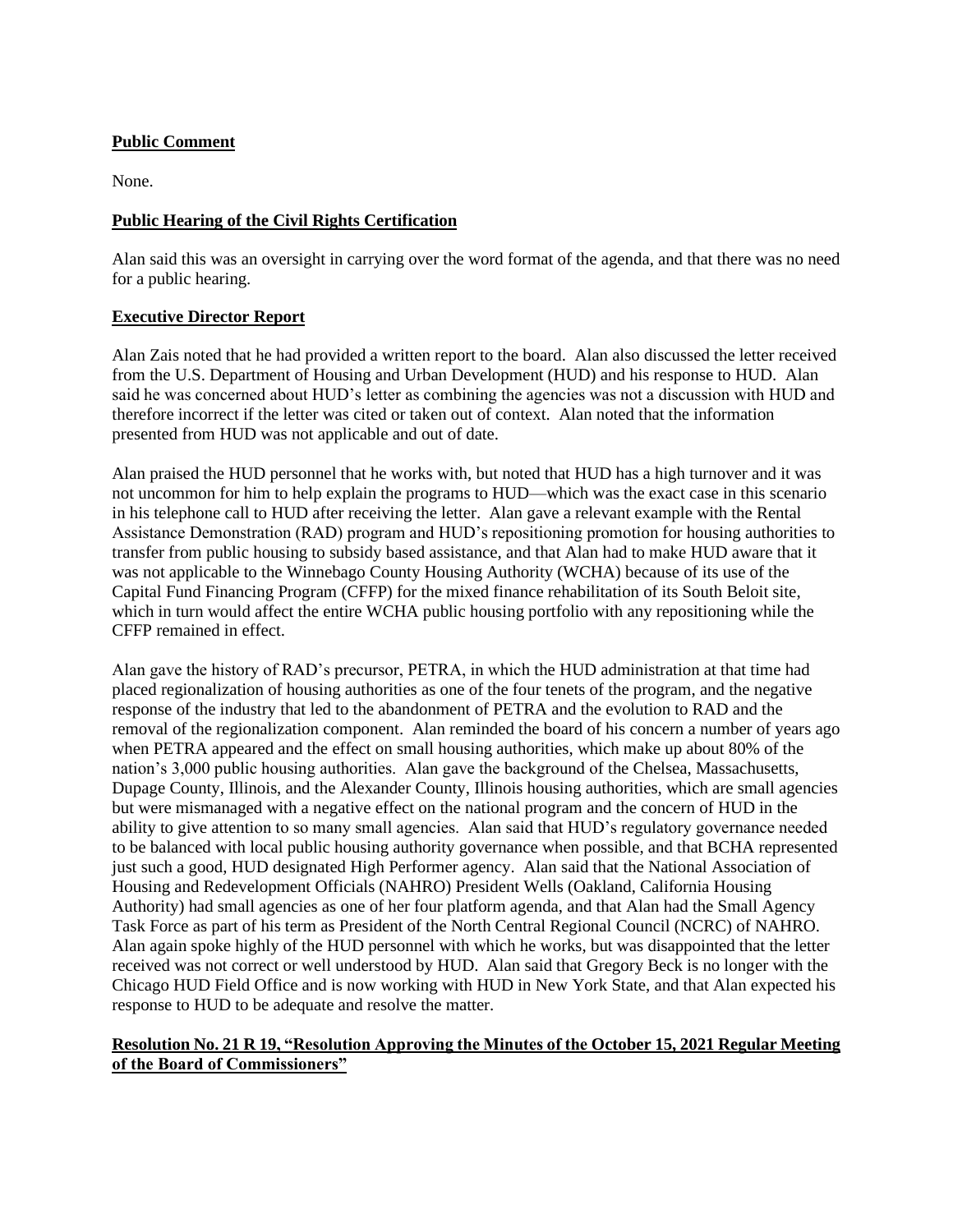Ron Wait moved to approve Resolution No. 21 R 19. The motion was seconded by Elsie Brown and approved by all commissioners present.

# **Financial Report**

Vickie said that her written financial report was part of the board packet. Vickie said that she had submitted the unaudited financial report and that the audit was expected to be done in January or February, 2022. She said that BCHA had about \$2,500 remaining before moving out of a negative accounts payable, which consisted of six months of WCHA invoices. Allen asked Vickie to report when BCHA was finally out of the negative.

Julaine Drake moved to accept the financial report. The motion was seconded by Elsie Brown and approved by all commissioners present.

Julaine asked who generates the funds to BCHA for disbursement and Vickie said the funding was determined by Congress and distributed through HUD. Vickie noted that the program fluctuations through national Continuing Resolutions and reconciliations made a continually fluid program that was a challenge to all agencies. Alan said this was why BCHA's use of the HUD generated Two Year Forecast tool was so critical.

### **Old Business**

None.

### **New Business**

None.

# **Commissioner Comments**

None.

### **Executive Session**

None.

# **Action Take from Executive Session**

None.

# **Adjournment**

Ron Wait moved to hold the next meeting at 9:00 a.m. on December 17, 2021 at the Boone County Housing Authority office, 2036 North State Street, Belvidere, Illinois, 61008, and adjourn the meeting at 9:50 a.m. The motion was seconded by Ray Morse and approved by all commissioners present.